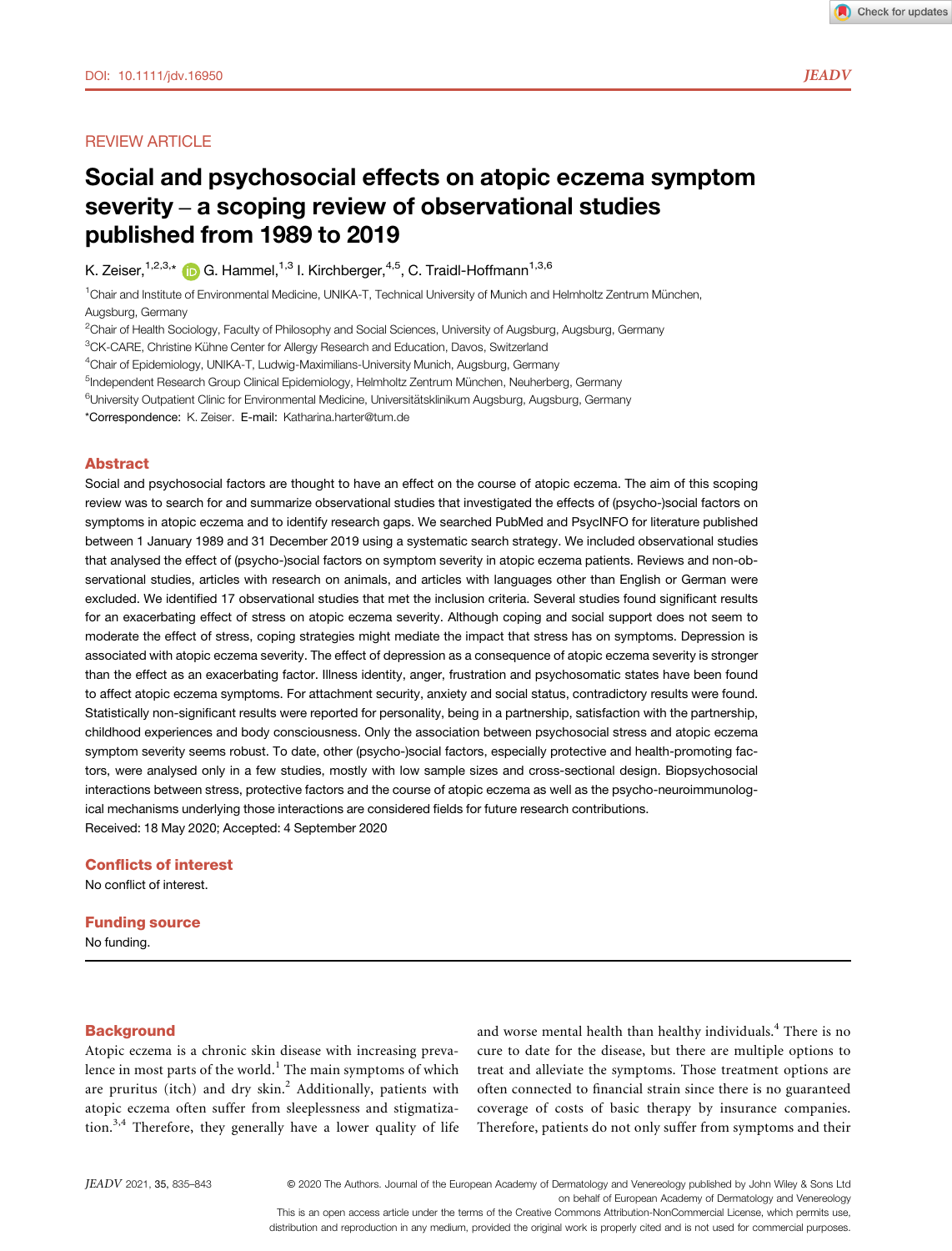consequences, but also from investment of money and time into the treatment.<sup>5,6</sup>

Referring to a biopsychosocial model of the disease, not only biological factors like irritants and allergens can impact symptom severity, but also psychosocial factors like stress.<sup>7</sup> We know that several allergens (such as food, house dust mite and pollen), seasonality, bacterial infections with Staphylococcus aureus, textiles, detergents, UV-light and stress can cause the symptoms or increase symptom severity.<sup>8</sup> On the other hand, we do not know what kind of factors – besides medical treatment and interventions – can decrease symptom severity or even lead to remission of atopic eczema.

Focusing on a vulnerability-stress model of atopic eczema, not only risk factors but also protective and health-promoting factors are relevant factors within the interplay of biopsychosocial environment and individual symptom severity.<sup>9</sup> Psychosocial factors, in general, are psychological factors which interact with the social environment. The social environment includes factors on macrolevel (e.g., socioeconomic factors), mesolevel (e.g., working conditions) and microlevel (e.g., social support). (Psycho-)social factors can affect atopic eczema symptom severity via psycho-neuroimmunological mechanisms or behavioural pathways.<sup>10,11</sup>

For children with atopic eczema, it is shown that psychological and educational interventions can improve symptoms.<sup>12</sup> Educational interventions have been found to improve atopic

Table 1 Search strategy used in Pubmed and PsychInfo (title and abstract)

| Terms searched for in Pubmed and Psycinfo (title and abstract), from<br>01 January 1989 - 31 December 2019 |                                                                                                                                                                                                                                                                                                                                                                                                                                                              |  |  |  |  |  |
|------------------------------------------------------------------------------------------------------------|--------------------------------------------------------------------------------------------------------------------------------------------------------------------------------------------------------------------------------------------------------------------------------------------------------------------------------------------------------------------------------------------------------------------------------------------------------------|--|--|--|--|--|
| Atopic eczema                                                                                              | Atopic Dermatitides or Atopic Dermatitis or<br>Dermatitides, Atopic or Neurodermatitis, Atopic or<br>Atopic Neurodermatitides or Atopic Neurodermatitis<br>or Neurodermatitides, Atopic or Neurodermatitis,<br>Disseminated or Disseminated Neurodermatitides or<br>Disseminated Neurodermatitis or Neurodermatitides,<br>Disseminated or Eczema, Atopic or Atopic eczema or<br>Eczema, Infantile or Infantile Eczema or<br>neurodermatitis or neurodermitis |  |  |  |  |  |
| <b>AND</b>                                                                                                 |                                                                                                                                                                                                                                                                                                                                                                                                                                                              |  |  |  |  |  |
| <b>Symptom</b><br>severity                                                                                 | skin condition or symptom severity or severity or<br>symptom or symptoms or POEM or SCORAD or EASI<br>or NESS or ADAM or ADASI or BCSS or IGADA or<br>Leicester index or OSAAD or RL score or SA-EASI or<br>SASSAD or SCORAD or SSS or TISS or BCSS or<br>FSSS or SIS or TBSA or WAZ-S or itch or flare or<br>exacerbation or relapse or recurrence or remission                                                                                             |  |  |  |  |  |
| <b>AND</b>                                                                                                 |                                                                                                                                                                                                                                                                                                                                                                                                                                                              |  |  |  |  |  |
| Psychosocial<br>factors                                                                                    | psychosocial or psychological or social or behavioural<br>or behavioural or educational or mental or emotion or<br>stress or job or traumatic or life event or anxiety or<br>depression or depressive or ADHD or ADD or<br>attention deficit or attachment or self-esteem or locus<br>of control or self-efficacy or coping                                                                                                                                  |  |  |  |  |  |
|                                                                                                            |                                                                                                                                                                                                                                                                                                                                                                                                                                                              |  |  |  |  |  |

eczema management in adults.<sup>13</sup> Especially in adults, it is assumed that complex psycho-neuroimmunological mechanisms play an important role for the onset and the course of the disease.<sup>14</sup> However, well-conducted studies on self-management interventions are lacking.<sup>15</sup>

This scoping review on the associations between (psycho-)social factors and atopic eczema symptom severity in observational studies aims to identify research gaps and show where future research contributions in this field are needed.

## **Methods**

A scoping review was performed for the literature published in the last 30 years, i.e., between 01 January 1989 and 31 December 2019 on PubMed and PsycINFO, including EPUB first articles (last research performed on January 27, 2020). Literature published prior to 1989 had been previously reviewed by Martin (1996) and Schubert (1989).<sup>16,17</sup> A scoping review is a quite new method for synthesizing evidence, to identify how research is done on a certain topic or if there are existing knowledge gaps.<sup>18</sup>

The systematic search strategy consisted of three parts. First, we identified 'atopic eczema' in titles or abstracts using MesH terms and expanded the query to also include 'neurodermitis' and 'neurodermatitis'. Second, we looked for 'symptom severity' by using synonyms for symptoms (e.g., 'skin condition' or 'flare') and measures of eczema symptoms, based on the systematic review on atopic eczema outcome measures of Schmitt et al.<sup>19</sup> Third, we looked for 'psychosocial factors', using umbrella terms like 'psychosocial', 'social' or 'psychological', but also psychologic disorders (e.g., 'depression'), specific stressors (e.g., 'life event') and protective or health-promoting factors (e.g., 'coping'). Terms such as 'sense of coherence' or 'resilience' did not lead to more search results and were therefore left out of the search strategy. The three parts were connected with the Boolean operator 'AND' and were limited to the search in titles and abstracts. An overview of the full search strategy is provided in Table 1.

All studies identified with this search strategy were included in the first step of the review.

After screening titles, abstracts and full texts, the resulting studies were then determined to be included or excluded from the next step of analysis, based on a set of exclusion criteria. Studies were excluded if (i) atopic eczema symptom severity was not defined as outcome, (ii) social or psychosocial factors were not defined as exposure, (iii) the study population was non-human, (iv) the study was non-observational (i.e., reviews, guidelines, interventional studies, case studies and studies with  $n < 10$ ), and (v) the study was written in other languages than German or English. We documented the first reason for exclusion that we noticed while reading titles, abstracts and full texts, although some studies met more than one exclusion criteria.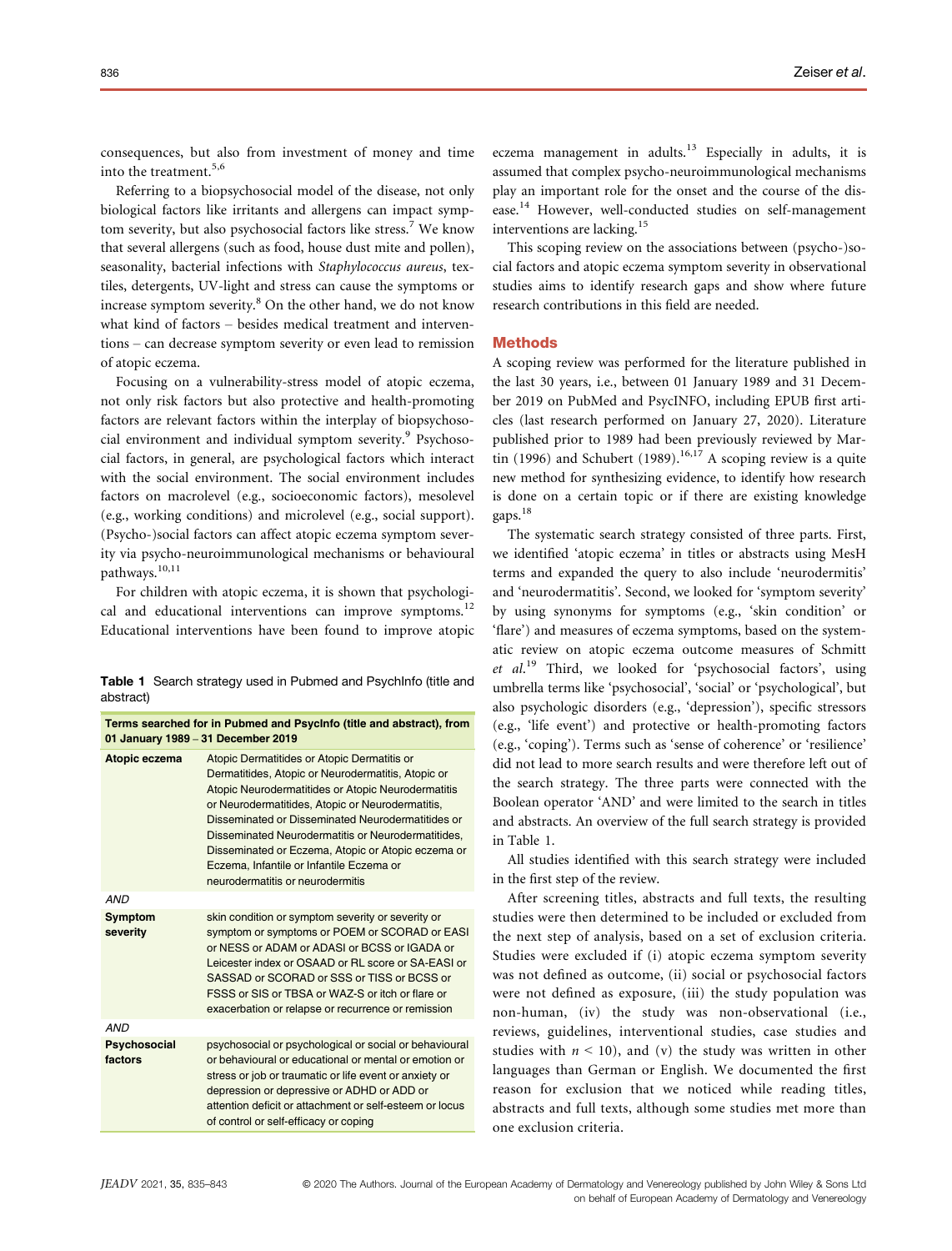## Table 2 Summary of scoping review results

| <b>References</b>                            | Design              | <b>Number of atopic</b><br>eczema patients (age, %<br>female, Country)                                                           | <b>Psychosocial factor</b><br>(measurement)                                                                                                                                           | <b>Outcome (measurement)</b>                                                                                                                        | <b>Significant effect of</b><br>psychosocial factor                                                                                                                                      |
|----------------------------------------------|---------------------|----------------------------------------------------------------------------------------------------------------------------------|---------------------------------------------------------------------------------------------------------------------------------------------------------------------------------------|-----------------------------------------------------------------------------------------------------------------------------------------------------|------------------------------------------------------------------------------------------------------------------------------------------------------------------------------------------|
| King & Wilson<br>$(1991)^{20}$               | Longitudinal        | 50 (30.6 $\pm$ 10.7 years,<br>64% female, Australia)                                                                             | Interpersonal stress, anger felt,<br>anger expressed, suppressed<br>anger, frustration, anxiety/<br>tension, depression/ isolation<br>(measured according to<br>Robbins et al., 1974) | Skin condition/flare-up (little,<br>moderate or severe)                                                                                             | Yes (longitudinal analysis<br>revealed: stress affects<br>symptoms, depression is a<br>consequence of symptoms)                                                                          |
| Gupta et al.<br>$(1994)^{30}$                | Cross-<br>sectional | 143 (19-89 years, 61.5%<br>female, Canada)†                                                                                      | Depression (CRSD)                                                                                                                                                                     | Itch severity ('How much is<br>your rash itching at the<br>present time?', 10 point scale<br>from 'not at all' to 'very<br>severe')                 | Yes                                                                                                                                                                                      |
| Martin<br>$(1996)^{16}$ $\ddagger$           | Cross-<br>sectional | 50 (11-22 years, 70%<br>female, USA)                                                                                             | Stress (APES), social support<br>(based on Network of<br>Relationship Inventory), coping<br>$(CRI-Y)$                                                                                 | Atopic eczema severity<br>(Atopic eczema Symptom<br>Self-Report Form)                                                                               | Yes (stress, coping), no<br>(social support); moderation<br>analysis revealed: social<br>support and coping are no<br>moderating factors in the<br>association of stress and<br>symptoms |
| Hashiro et al.<br>$(1997)^{26}$              | Cross-<br>sectional | 45 (16-56 years, 57.8%<br>female, Japan)                                                                                         | Anxiety (MAS), depression<br>(SDS), neurotic and<br>psychosomatic states (CMI)                                                                                                        | Percentage of affected area<br>(<20% mild, 20% to <50%<br>moderate, 50 and more<br>severe)                                                          | Yes (depression,<br>psychosomatic states), no<br>(anxiety)                                                                                                                               |
| Kodama et al.<br>$(1999)^{21}$               | Cross-<br>sectional | 1457 (only age groups<br>reported: 28.9%<br><10 years, 26.6% 10-<br>20 years, 36.8%<br>$>$ 20 years, 51.8% female,<br>$Japan)$ § | Subjective emotional distress in<br>response to the earthquake<br>(yes/no)                                                                                                            | Degree of itching and<br>eczematous reaction (self-<br>reported: exacerbation,<br>unchanged, improved),<br>physician validated (in 125<br>patients) | Yes                                                                                                                                                                                      |
| Ben-Gashir<br>et al. $(2004)^{31}$           | Longitudinal        | 137 (5-10 years, 53%<br>female, United Kingdom)                                                                                  | Social class (father's<br>job/mother's job for single<br>mothers of unemployed fathers,<br>Registrat General classification)                                                          | Atopic eczema severity<br>(SCORAD, SCORAD-D),<br>parent-rated severity (0-10)                                                                       | No                                                                                                                                                                                       |
| Rabung et al.<br>$(2004)^{34}$               | Cross-<br>sectional | 124 (28.6 $\pm$ 9.4 years,<br>68.5% female, Germany)                                                                             | Attachment style (RSQ)                                                                                                                                                                | Atopic eczema severity (NSI),<br>in parts dermatological rating<br>(NSI/SCORAD)                                                                     | No                                                                                                                                                                                       |
| Arima et al.<br>$(2005)^{27}$                | Cross-<br>sectional | 51 (12-36 years, 74.5%<br>female, Japan)                                                                                         | Depression (BDI), anxiety<br>(SAS), personality (TCI).<br>Childhood experiences (PBI)                                                                                                 | Atopic eczema severity<br>(severity classification by<br>Yoshiike $+$ grading of itching:<br>'mild', 'moderate', 'severe')                          | Yes (depression), no<br>(anxiety, personality,<br>childhood experience)                                                                                                                  |
| Hashizume<br>et al. (2005) <sup>28</sup>     | Cross-<br>sectional | 85 (12-52 years, 61.2%<br>female, Japan)                                                                                         | <b>Anxiety (STAI)</b>                                                                                                                                                                 | Atopic eczema severity<br>(SCORAD) and itch (VAS)                                                                                                   | No                                                                                                                                                                                       |
| Langan <i>et al.</i><br>$(2006)^{22}$        | Longitudinal        | 25 (2 months-12 years,<br>44% female, Ireland)                                                                                   | Stress (exposure to stress)                                                                                                                                                           | Itch (scratch score)                                                                                                                                | Yes                                                                                                                                                                                      |
| Oh et al.<br>$(2010)^{29}$                   | Cross-<br>sectional | 28 (13-41 years, 38.24%<br>female, Korea)                                                                                        | Depression (BDI), anxiety<br>(STAI), interaction anxiousness<br>(IAS), private body<br>consciousness (subscale of the<br>body consciousness<br>questionnaire)                         | Atopic eczema severity<br>(EASI), itch (VAS)                                                                                                        | Yes (anxiety and itch), no<br>(all other psychosocial<br>factors and itch, all<br>psychosocial factors and<br>EASI)                                                                      |
| Dieris-Hirche<br>et al. (2012) <sup>35</sup> | Cross-<br>sectional | 62 (21-59 years, 62.9%<br>female, Germany)                                                                                       | Attachment security (AAS),<br>partnership (yes/no),<br>partnership satisfaction (PFB)                                                                                                 | Atopic eczema severity<br>(PO-SCORAD)                                                                                                               | Yes (attachment security),<br>no (partnership, partnership<br>satisfaction)                                                                                                              |
| Chrostowska-<br>Plak et al.<br>$(2013)^{23}$ | Cross-<br>sectional | 89 (18-60 years, 66.3%<br>female, Poland)                                                                                        | Stress (SRRS, stress self-<br>assessment verbal rating<br>scale), depression (BDI)                                                                                                    | Atopic eczema severity<br>(SCORAD), itch (4-item itch<br>questionnaire, VAS)                                                                        | Yes                                                                                                                                                                                      |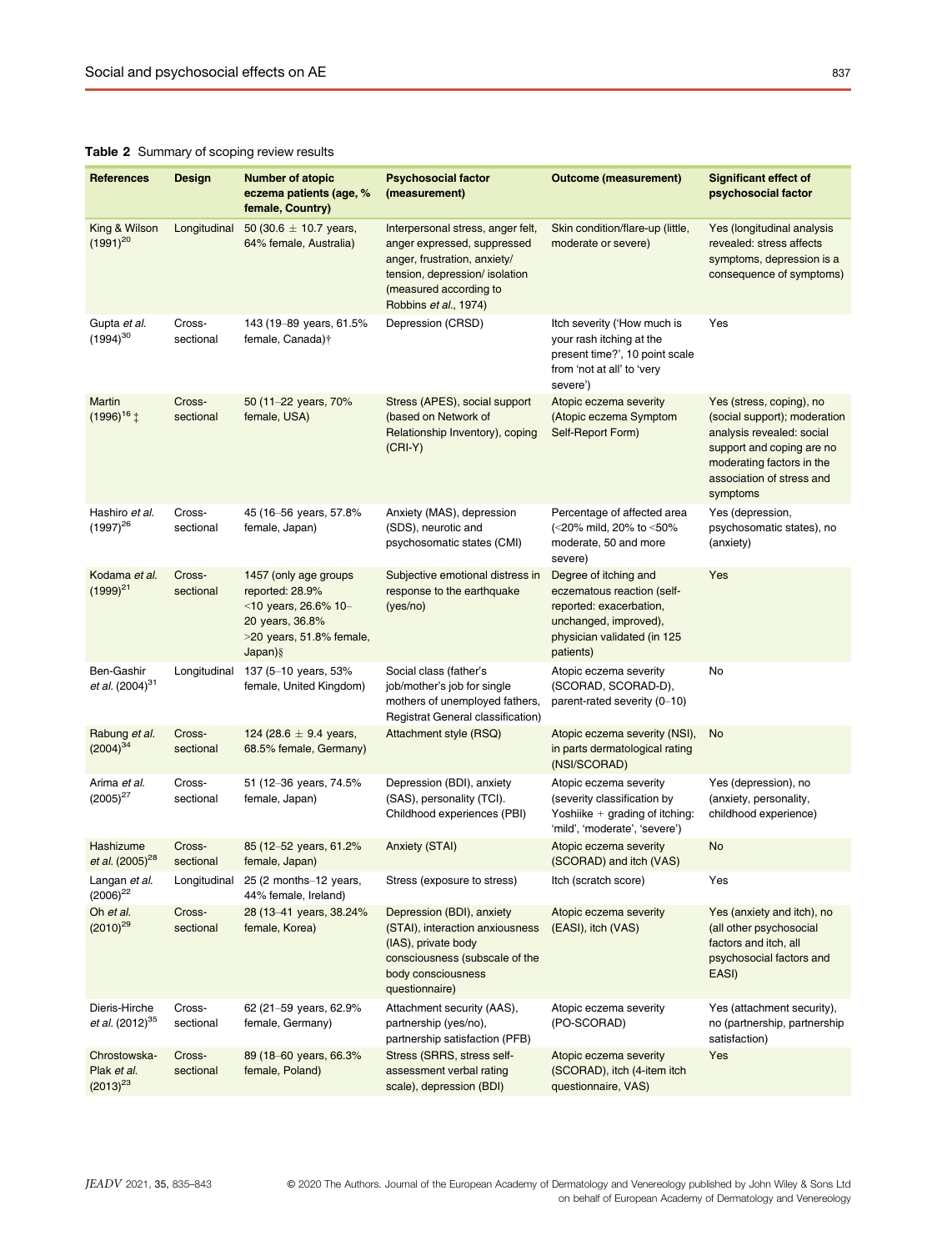## Table 2 Continued

| <b>References</b>                         | <b>Design</b>       | <b>Number of atopic</b><br>eczema patients (age, %<br>female, Country) | <b>Psychosocial factor</b><br>(measurement)                                                                                                                                                                      | <b>Outcome (measurement)</b>                                                                                                                                                                                                                   | <b>Significant effect of</b><br>psychosocial factor                                                                                                                     |
|-------------------------------------------|---------------------|------------------------------------------------------------------------|------------------------------------------------------------------------------------------------------------------------------------------------------------------------------------------------------------------|------------------------------------------------------------------------------------------------------------------------------------------------------------------------------------------------------------------------------------------------|-------------------------------------------------------------------------------------------------------------------------------------------------------------------------|
| Schut et al.<br>$(2014)^{25}$             | Cross-<br>sectional | 109 (18-62 years, 68.8%<br>female, Germany)                            | Illness perceptions (IPQ),<br>coping styles (EBS)                                                                                                                                                                | atopic eczema severity<br>(SCORAD)                                                                                                                                                                                                             | Yes (illness identity), no (all<br>coping styles and all other<br>illness perceptions than<br>illness identity)                                                         |
| Schut et al.<br>$(2015)^{24}$             | Cross-<br>sectional | 28 (23.0 $\pm$ 2.3 years,<br>71.4% female, Germany)¶                   | Perceived stress (REST-Q),<br>disease-specific coping (MSQ)                                                                                                                                                      | Itch intensity (VAS)                                                                                                                                                                                                                           | Yes (all variables correlated<br>with itch, multiple mediation<br>analysis revealed: itch-<br>related coping is a mediator<br>in the association of stress<br>and itch) |
| Fotopoulou<br>et al. (2018) <sup>32</sup> | Cross-<br>sectional | 100 (1-105 months, 53%<br>female, Greece)                              | Social status (father's<br>occupation; upper class:<br>professionals, directors,<br>business managers; middle<br>class: 'White collar' workers:<br>lower class: 'Blue collar'<br>workers, farmers and labourers) | Atopic eczema severity<br>(SCORAD), atopic eczema<br>severity dichotomized<br>(dichotomized:<br>$SCORAD < 37$ vs.<br>SCORAD > 36                                                                                                               | Yes (social status and<br>SCORAD dichotomized),<br>no (social status and<br>SCORAD)                                                                                     |
| Tackett 2020<br>(Epub 2019) <sup>33</sup> | Cross-<br>sectional | 201 (0-18 years, 51.8%<br>female, USA)                                 | Structural racism (race, family<br>income, education of caregiver,<br>living environment, residential<br>segregation)                                                                                            | AD severity (mild $=$ no class<br>one topical steroid or systemic<br>therapy required, moderate $=$<br>$BSA > 10\% + class$ one<br>topical steroid treatment<br>required, severe $=$ BSA $>$<br>$10% + immunosuppression$<br>therapy required) | Yes                                                                                                                                                                     |

Abbreviations: AAS, Adult Attachment Scale; APES, Adolescent Perceived Events Scale; BDI, Beck Depression Inventory; CMI, Cornell Medical Index; CRI-Y, Coping Responses Inventory – Youth Form; CRSD, Carroll Rating Scale for Depression; EASI, Eczema Area and Severity Index; EBS, Ehrenfelder Inventory of Coping; IAS, Interaction Anxiousness Scale; IPQ, Illness Perception Questionnaire; MAS, Manifest Anxiety Scale; MSQ, Marburger Skin Questionnaire; NSI, Neurodermitis-Schweregrad-Index; PBI, Parental Bonding Instrument; PFB, Hahlweg's Partnership Questionnaire; REST-Q, Recovery-Stress Questionnaire; RSQ, Relationship Scales Questionnaire; SAS, Self-rating Anxiety Scale; SCORAD, Severity Scoring of Atopic Dermatitis; SDS, Self-rating Depression Scale; SRRS, Social Readjustment Rating Scale; STAI, State-Trate Anxiety Inventory; TCI, Temperament and Character Inventory; VAS, Visual Analogue Scale.

 $\dagger$ Age and sex were reported for all patients that were included in the study ( $n = 252$ ), not for atopic eczema patients only

‡The study of Martin 1996 was published as a dissertation, all other studies were published as articles

§Sex was reported only for patients included in the regression analysis

¶Data on age was received from the publication on the superordinate research project on the effects of stress management in atopic eczema<sup>50</sup>

Finally, the remaining full texts which met the inclusion criteria were reviewed and summarized in Table 2. In addition, the results were narrated and depicted in a schematic summary (Fig. 2). Meta-analysis was not meaningful as the measures for psychosocial factors and symptom severity were quite heterogenous and only a few studies per psychosocial factor exist. Moreover, the aim of this scoping review was to provide an overview of observational studies and to identify research gaps instead of quantifying the effect of psychosocial factors on atopic eczema severity.

#### **Results**

We identified 772 studies via Pubmed and 128 studies via PsychInfo. After removing the duplicates, 832 studies remained. First, the titles and abstracts were screened. In this step, we excluded 795 studies. The most common reason for exclusion was an inadequate outcome or exposure. Other articles were excluded on the basis of their non-observational design, language barrier or animal study population.

The second step was to screen the remaining 37 studies by full-text analysis. We excluded another 17 studies due to inadequate outcome or exposure, and 3 studies because they were non-observational.

Ultimately, 17 studies were included in the final review (see Fig. 1, Table 2). The characteristics of the reviewed studies are shown in Table 2.

## Psychosocial stress and coping

Stress was the most analysed factor in the included studies. For the measurement of stress, each study used a different method.16,20–<sup>24</sup> Nevertheless, all cross-sectional and longitudinal studies found a significant effect of stress on symptom severity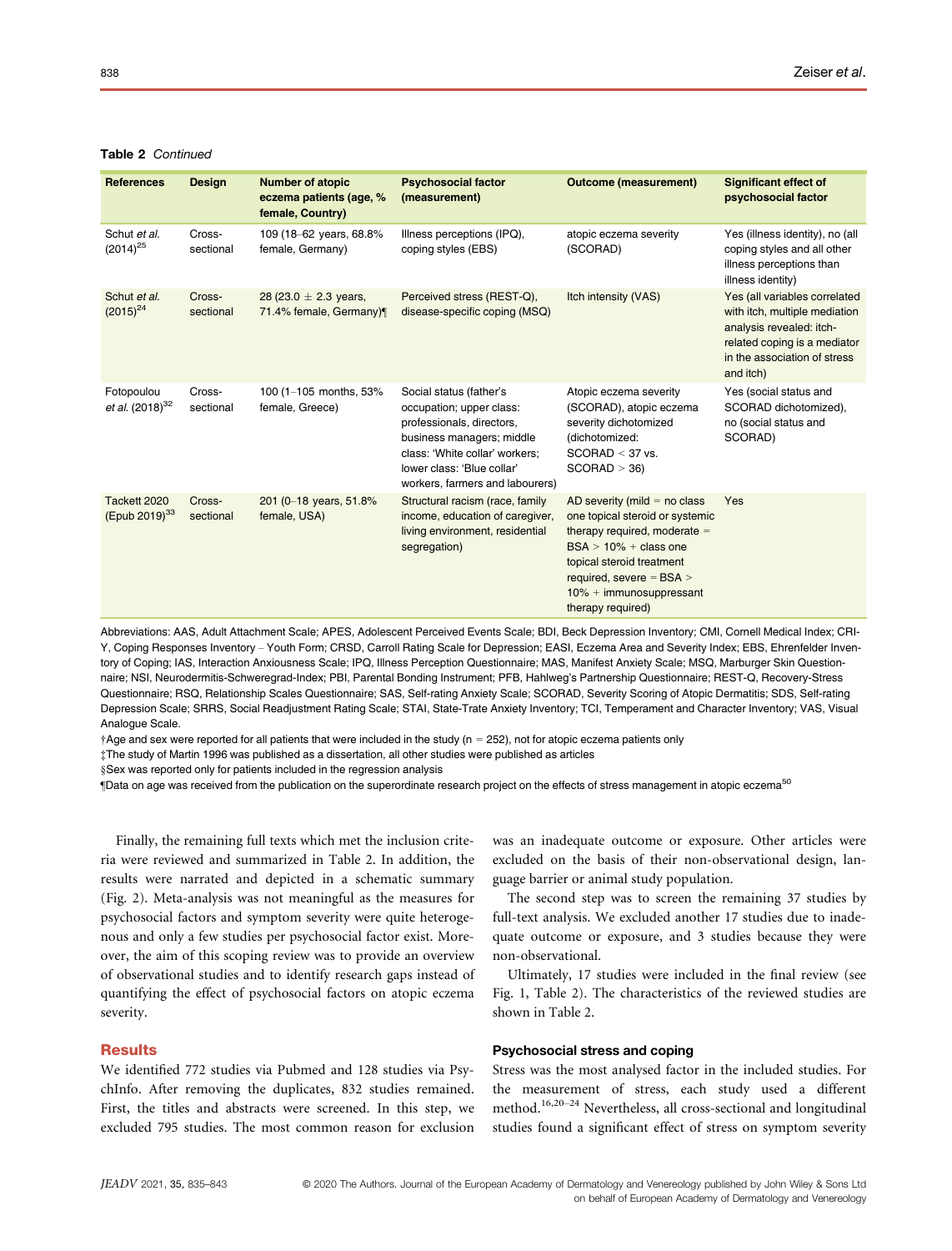

Figure 1 Flow Chart of the review process.

with correlation coefficients between  $r = 0.2$  and  $r = 0.5$ . Some studies adjusted for co-factors such as sex, age, age of atopic eczema onset, coping, social support, environmental factors and medication.<sup>16,21,24</sup>

Contradictory findings were reported for the effect of coping on eczema symptoms.16,24,25 Disease-specific coping was identified as a mediating factor in the association of stress and itch,<sup>24</sup> but coping was no moderating factor in the association of stress and eczema symptoms.<sup>16</sup>

#### Emotions

King and Wilson analysed the correlation of anger felt, anger expressed, anger suppressed and frustration, with skin condition in atopic eczema patients.<sup>20</sup> They found significant correlations for all emotions with correlation coefficients between  $r = 0.09$ and  $r = 0.19$ .

## Mental health

Mental health was another aspect that was often analysed. For anxiety, contradictory results were found.<sup>20,26-29</sup> Interestingly, two studies even used the same measure for anxiety, but did not come to the same results.<sup>28,29</sup> Hashizume et  $al.^{28}$  did not find any association between anxiety and atopic eczema severity, measured with the State-Trait Anxiety Inventory (STAI) and a visual analogue scale (VAS) for itch, respectively. However, Oh et al. found an association between anxiety (STAI) and itch  $(VAS).<sup>29</sup>$  At the same time, neither Oh *et al.* nor Hashizume et al. could find an association between anxiety and eczema severity measured with EASI or SCORAD.<sup>28,29</sup>

Although one study did not find an association between depression and atopic eczema symptoms, $29$  all other studies that examined this relationship found associations between depression and atopic eczema symptom severity.<sup>20,26,27,30</sup> Correlation coefficients ranged from 0.21 to 0.51. A longitudinal study points out that depression might be a consequence, rather than an influencing factor, of atopic eczema symptoms.<sup>20</sup>

Patients with moderate atopic eczema were more prone to psychosomatic symptoms than controls.26

#### Social status

Three studies investigated social status in association to atopic eczema severity.<sup>31–33</sup> All of the studies were conducted on children. One of them could not find any association between social status, as measured by occupations of the parents, and atopic eczema symptoms. However, a statistically significant association was found in the second study, where social status was also measured by occupations of the parents and children with SCORAD  $>$ 36 were compared to children with a lower SCORAD.<sup>32</sup> The third study measured social status according to family income and education of the caregivers. $33$  An association with both social class indicators was found. Moreover, this study also investigated other aspects in the context of structural racism,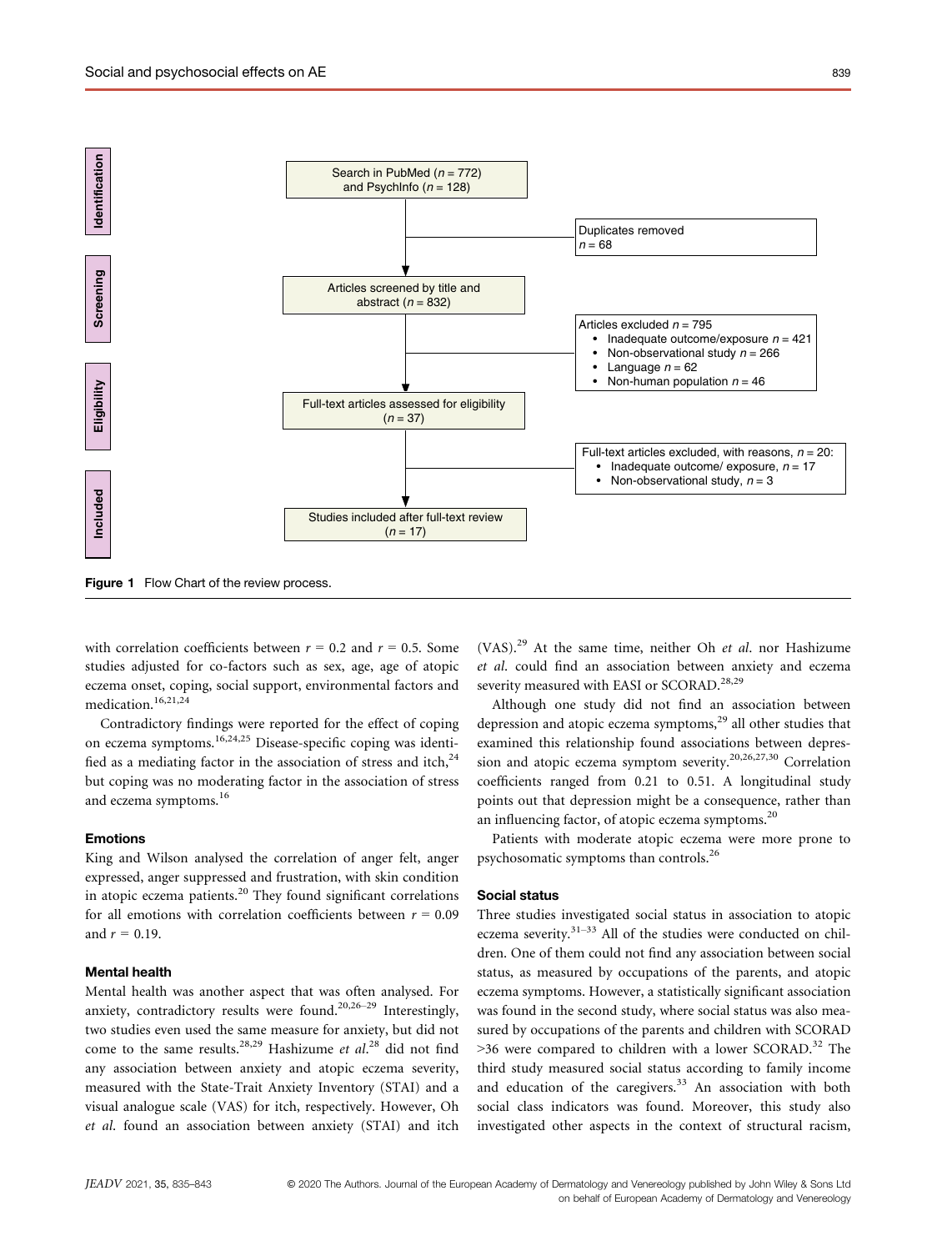such as race, living environment or residential segregation. All of those aspects were associated with atopic eczema severity, especially in black children.<sup>33</sup>

## Relationship with others –attachment, partnership and social support

Contradictory results for the association between attachment security and atopic eczema severity were found.<sup>34,35</sup>

No statistically significant results were reported for the association of being in a partnership, partnership satisfaction or social support, with atopic eczema symptoms.<sup>35</sup> No moderating effect of social support in the association of stress and symptoms was shown.<sup>16</sup>

## Other: Illness perception, childhood experiences, personality and body consciousness

Illness identity was significantly correlated with symptom severity, while other illness perceptions were not (i.e., belief that psychological factors cause the disease, belief that chance causes the disease, perceptions about the timeline of the disease and belief in having control over the disease). $^{25}$ 

Additionally, no significant results were reported for associations of childhood experiences, personality or private body consciousness with atopic eczema symptoms.<sup>27,29</sup>

In Fig. 2 a schematic summary of the review results on the associations between (psycho-)social factors and atopic eczema symptom severity is given.

### **Discussion**

Within this scoping review, we investigated what kind of social and psychosocial factors were associated with atopic eczema symptom severity in observational studies. We found several studies that assumed an exacerbating effect of psychosocial stress on symptom severity. Coping strategies might mediate the association between stress and symptoms, while coping and social support does not seem to moderate the association. One study also observed effects of illness identity, anger, frustration and psychosomatic states on atopic eczema symptoms. Depression was correlated with atopic eczema symptoms, but the effect of eczema symptoms on depression seems stronger than the effect of depression on eczema symptoms. Contradictory results were observed for anxiety, attachment security and social status. Statistically non-significant associations were found for childhood experiences, body consciousness, living in a partnership and satisfaction with the partnership. In general, only the association between stress and symptom severity seems robust. For all other factors, only a few studies with mostly low sample size and cross-sectional design exist.

#### Psychosocial stress – Association or causation?

Psychosocial stress was associated with the symptom severity of atopic eczema patients in all studies that analysed the effect of stress. Even longitudinal studies showed that psychosocial stress might have an effect on symptom severity. While in most cases, mental stress seems to exacerbate symptoms, it may also be able to reduce symptom severity.<sup>21</sup> According to the criteria of causality defined by  $Hill<sub>1</sub><sup>36</sup>$  the existing studies point to a possibly causal inference: the correlation coefficients found in studies analysing the association between stress and atopic eczema severity indicate that the association's strength is mild to moderate. Moreover, the finding of the effect of stress on symptoms was consistent across observations of a diverse variety of people, places, circumstances and times. Regarding specificity, we cannot say that the association is very specific. On the one hand, psychosocial stress can cause many different kinds of diseases and symptoms, yet on the other hand, atopic eczema symptoms can be amplified by a variety of factors. Nevertheless, Hill states that if specificity is not apparent, that is not necessarily a reason



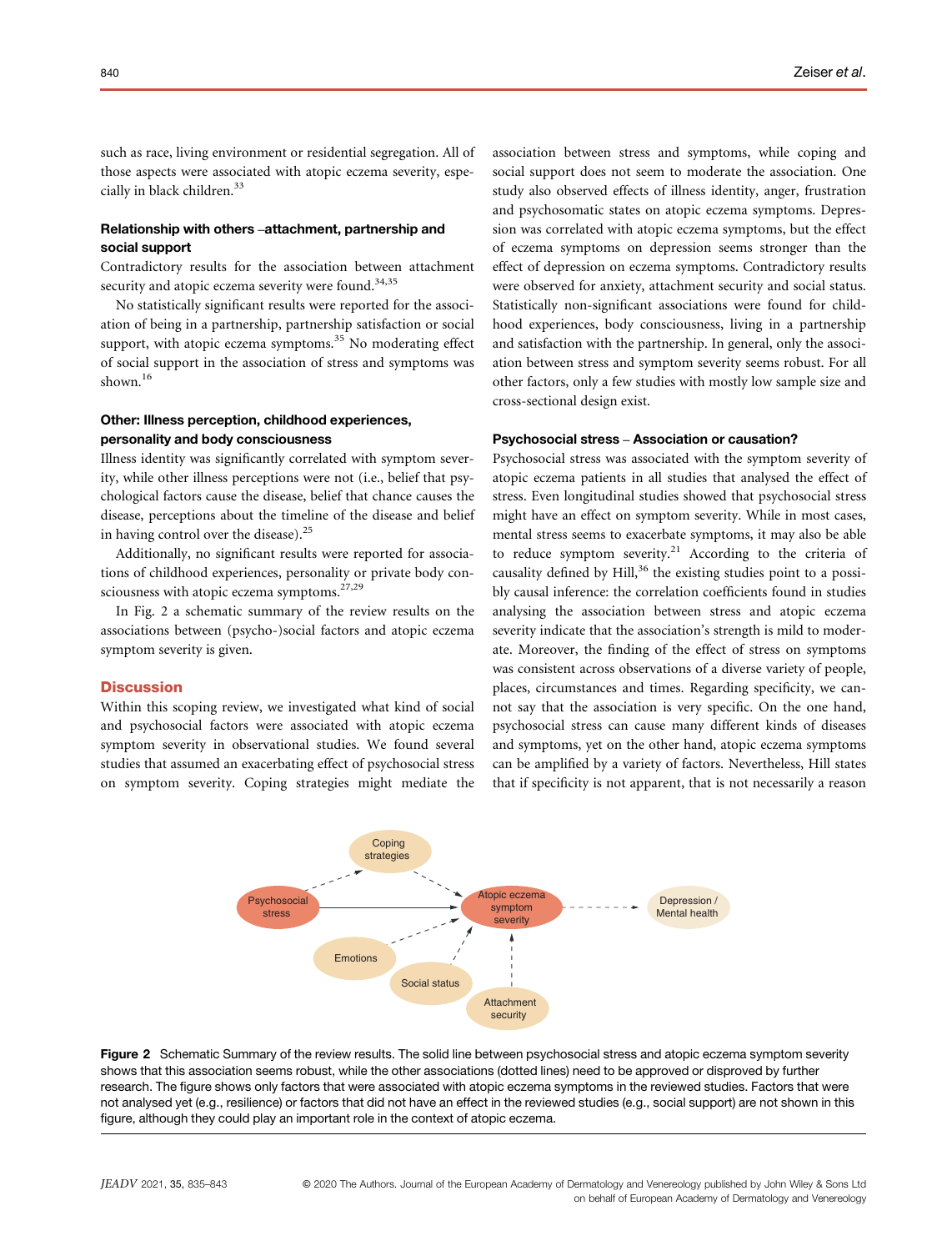for a non-causal inference.<sup>36</sup> Another criterion which seems to be met is the temporality of the association, since a few longitudinal studies show that stress can be measured before increased symptom severity shows up. Although eczema can also cause psychosocial stress, e.g., because of financially straining and time-consuming therapies, stress also seems to exacerbate symptoms. This might in turn lead to some kind of vicious cycle. Regarding the biological gradient or the dose-dependency, we cannot make any conclusion at the moment. It is hard to measure the dose of stress, because the stress appraisal is very individual. 'Checklists' like the social readjustment rating scale of Holmes and Rahe, try to quantify the amount of stress.<sup>37</sup> However, according to the transactional stress model by Lazarus, the amount of stressors do not necessarily correlate with the stress response, because of the individual stress appraisal.<sup>38</sup> Lazarus et al.<sup>38</sup> also define stress as an emotion; analogously emotions such as frustration and anger might affect symptoms in a similar way as stress does. Biological plausibility is given to how stress could cause symptoms in atopic eczema, based on theories of psycho-neuroimmunological mechanisms.<sup>11</sup> The association between stress and symptoms is coherent, not only with existing research, but also with the experiences of the patients. Moreover, experimental evidence points to relaxation techniques which appear to reduce symptom severity in atopic eczema.<sup>39</sup>

## Mental health issues – A consequence of atopic eczema?

An association between depression and symptom severity was found in most studies. Depression can be interpreted as a stressor and can therefore increase symptom severity, yet one study pointed out that depression might rather be a consequence than an impacting factor on atopic eczema symptoms. $^{20}$  In this review, we looked for studies which defined psychosocial factors as exposure. Many other studies, that defined depression or anxiety as an outcome, were not included in this review. A recently published review summarizes the literature on the psychosocial comorbidity of atopic eczema.<sup>40</sup> Depression can also be a result of stigmatization.<sup>41</sup> Many atopic eczema patients feel stigmatized because of the visibility of the disease or the assumed failure of management. Especially women with atopic eczema are more vulnerable to feelings of stigmatization and therefore also to depression, $42$  possibly because social norms of beauty and health are rather associated with the female than with the male gen $der<sup>43</sup>$ 

For anxiety, contradictory results were found in cross-sectional studies. One reason for contradictory results might be the different measurement of anxiety and eczema symptoms. Also, small sample sizes and low statistical power can lead to statistically non-significant results. Sampling bias in terms of different age groups or different proportions of male and female patients can be another reason for different findings. More studies are needed to approve or disprove the association between anxiety and atopic eczema symptoms.

## Social status – Social gradient in eczema symptoms?

Although one study did not find any association between social status and eczema symptoms, two other studies found associations pointing towards a social gradient of atopic eczema symptom severity. While the lack of socioeconomic resources seems to worsen atopic eczema symptoms, having high socioeconomic resources could be a protective factor in atopic eczema. This is in contrast to the prevalence, which seems to be higher in high socioeconomic status groups (reversed social gradient).<sup>44</sup> However, the reversed social gradient in atopic eczema prevalence might be a consequence of underreporting in low socioeconomic status groups.<sup>44</sup> Future studies should continue to investigate the social gradient of atopic eczema severity. They should not only concentrate on children, but also on adults, and measure the social status in a multidimensional way. Since education programs seem to be an effective tool for the improvement of eczema management, education and health literacy might be health-promoting factors in atopic eczema.<sup>13</sup> Also, income could be a protective factor for atopic eczema patients, as the costs for eczema treatment are quite extensive.<sup>6</sup> Since it is shown that the symptom severity is worse in black children, the intertwined risk of environment, race and social status in the context of structural racism should also be kept in mind as a potential risk factor. $33$ 

#### Relationship with others – a protective factor?

Few studies hypothesized that insecure attachment might increase symptom severity in eczema, but contradictory results were found. More studies are needed to investigate this relationship, as a secure attachment could possibly be a protective factor, and therefore a new dimension for an interventional or preventive approach.

Social support and partnership did not have an effect on symptom severity, but the studies analysing the association between social support and symptoms had a small sample size and therefore a low statistical power. Social support might be a protective or health-promoting factor as well, because it is able to buffer the negative effect of stress.<sup>45</sup> Another study with bigger sample size and higher power should have a look on the moderating effect of social support in the association between stress and atopic eczema severity.

## Other psychosocial factors – only few studies looking at health-promoting factors

Looking at factors other than psychosocial stress, mental health, social status or relationship with others, only one study reported an association between illness representations and eczema symptom severity. One additional study investigated personality and private body consciousness in association with eczema symptoms, but did not find a significant result.

In general, other social and psychosocial factors are not well researched, especially factors that might improve the symptoms.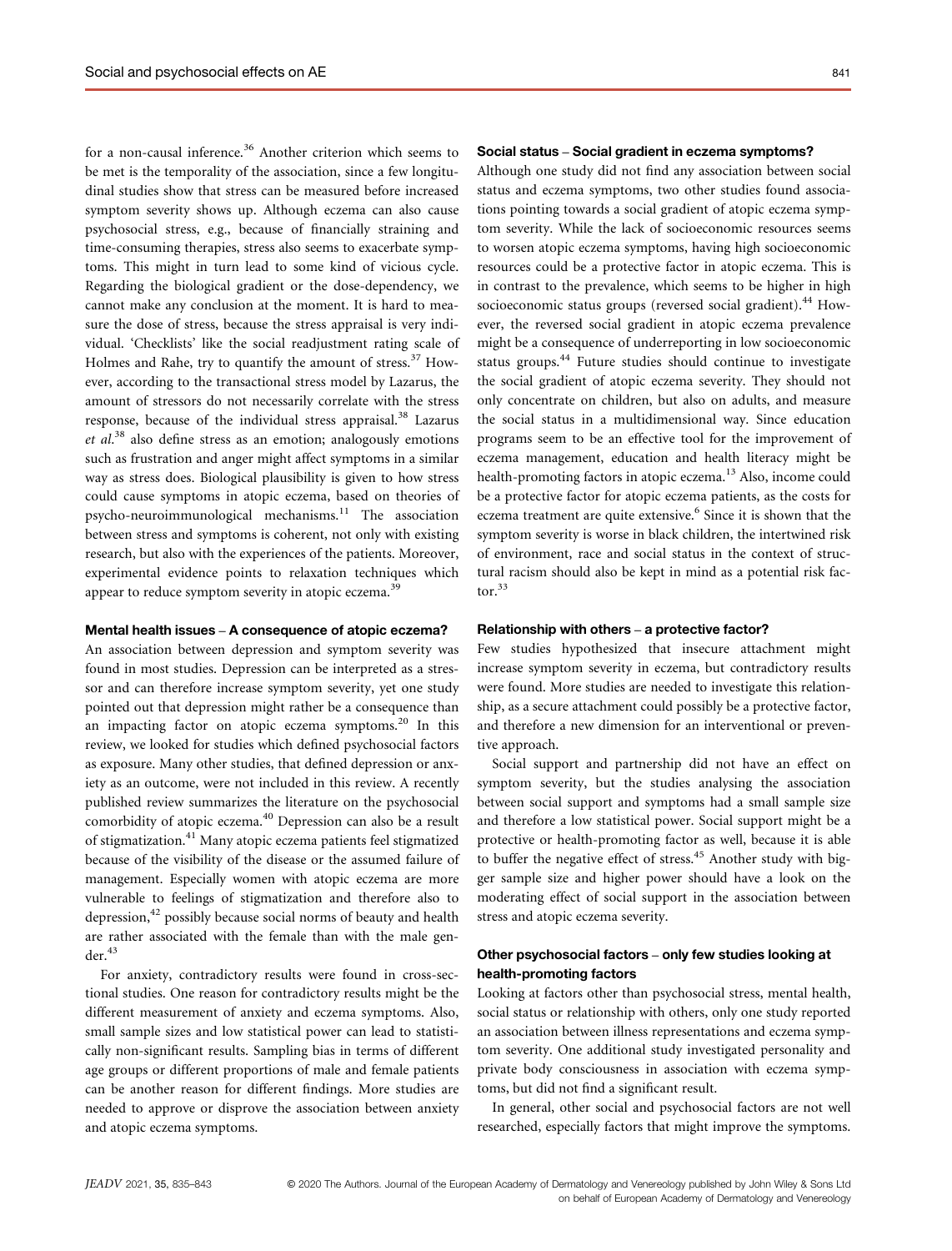From a salutogenetic perspective not only risk factors, but also health-promoting and protective factors should be research objectives.<sup>46</sup> The focus is rather on disease prevention than on health promotion. In atopic eczema, health promotion could mean promoting the remission of symptoms, i.e., increasing the number and the duration of symptom-free phases. For example, a proactive topical therapy can help to increase the duration of symptom-free phases in atopic eczema.<sup>47</sup> It has not yet been investigated if (psycho-)social factors could support the effect of proactive topical therapy, help atopic eczema patients to become healthy, and live with less, or even without, flares.

Finally, the responsibility for good health does not only lie in individuals, i.e., in physicians and patients. Changes on a structural level, e.g., working conditions or attitudes towards psychosocial factors, are also necessary to reduce stressors and make (psycho-)social health-promoting factors available for everyone.

#### Strengths and limitations

The strengths of this scoping review are the inclusion of various psychosocial factors in the systematic search strategy and the search in different databases. It gives an overview of the current state of the research on psychosocial factors and atopic eczema symptoms. This review also has some limitations. No protocol was published before the review started and only one reviewer screened all articles. The research was performed in titles and abstracts only and we included observational studies only. This leads to incomplete results. On the other hand, reviews for interventional studies already exist.<sup>12,15,48</sup> The review was limited to a specific period. Various outcome measures were included in the review, which makes objective result comparison challenging. In general, conclusions have to be drawn with caution since only a handful of studies for each psychosocial factor were published.

#### Conclusion

This scoping review supports the hypothesis that the effect of psychosocial stress increases symptom severity. Nevertheless, more well-conducted studies are needed with regard to psychosocial factors other than stress as possible in register studies.<sup>49</sup> Especially factors that might buffer the effect of stress, i.e., protective and health-promoting factors, could be the objective of future research. Better knowledge of biopsychosocial interactions between stressors and protective factors might help to better understand the course of atopic eczema. In the long term, this might help to improve and personalize interventions and create structures to stay or become healthy in times of omnipresent psychosocial strain. Especially for adults with atopic eczema, where psycho-neuroimmunological mechanisms seem to play an important role, this might be helpful, but also for other stressinduced complaints.

#### Acknowledgement

Open access funding enabled and organized by Projekt DEAL.

#### **References**

- 1 Deckers IA, McLean S, Linssen S, Mommers M, van Schayck CP, Sheikh A. Investigating international time trends in the incidence and prevalence of atopic eczema 1990–2010: a systematic review of epidemiological studies. PLoS One 2012; 7: e39803.
- 2 Jarisch R. NEU-rodermitis: was ist neu, was ist bewährt? J Pneumolog 2016; 4: 30–33.
- 3 Langenbruch A, Radtke M, Franzke N, Ring J, Foelster-Holst R, Augustin M. Quality of health care of atopic eczema in Germany: results of the national health care study AtopicHealth. J Eur Acad Dermatol Venereol 2014; 28: 719–726.
- 4 Ring J, Zink A, Arents BWM et al. Atopic eczema: burden of disease and individual suffering – results from a large EU study in adults. J Eur Acad Dermatol Venereol 2019; 33: 1331–1340.
- 5 Carroll CL, Balkrishnan R, Feldman SR, Fleischer AB, Jr, Manuel JC. The burden of atopic dermatitis: impact on the patient, family, and society. Pediatr Dermatol 2005; 22: 192–199.
- 6 Zink AGS, Arents B, Fink-Wagner A et al. Out-of-pocket costs for individuals with atopic eczema: a cross-sectional study in nine European Countries. Acta Derm Venereol 2019; 99: 263–267.
- 7 Verhoeven EW, de Klerk S, Kraaimaat FW, van de Kerkhof PC, de Jong EM, Evers AW. Biopsychosocial mechanisms of chronic itch in patients with skin diseases: a review. Acta Derm Venereol 2008; 88: 211–218.
- 8 Langan SM, Williams HC. What causes worsening of eczema? A systematic review. Br J Dermatol 2006; 155: 504–514.
- 9 Raap U, Werfel T, Jaeger B, Schmid-Ott G. [Atopic dermatitis and psychological stress]. Hautarzt 2003; 54: 925–929.
- 10 Mochizuki H, Lavery MJ, Nattkemper LA et al. Impact of acute stress on itch sensation and scratching behaviour in patients with atopic dermatitis and healthy controls. Br J Dermatol. 2019; 180: 821-827.
- 11 Suarez AL, Feramisco JD, Koo J, Steinhoff M. Psychoneuroimmunology of psychological stress and atopic dermatitis: pathophysiologic and therapeutic updates. Acta Derm Venereol 2012; 92: 7–15.
- 12 Ersser SJ, Cowdell F, Latter S et al. Psychological and educational interventions for atopic eczema in children. Cochrane Database Syst Rev 2014: CD004054.
- 13 Heratizadeh A, Werfel T, Wollenberg A et al. Effects of structured patient education in adults with atopic dermatitis: Multicenter randomized controlled trial. J Allergy Clin Immunol. 2017; 140: 845–853 e3.
- 14 Kanwar AJ. Adult-onset atopic dermatitis. Indian J Dermatol 2016; 61: 662–663.
- 15 Ridd MJ, King AJL, Le Roux E, Waldecker A, Huntley AL. Systematic review of self-management interventions for people with eczema. Br J Dermatol 2017; 177: 719–734.
- 16 Martin WF. The relationship of negative stressors, social support, and coping to adolescent atopic dermatitis. Doctoral dissertation, Virginia Commonwealth University; 1996.
- 17 Schubert H-J. Psychosoziale Faktoren bei Hauterkrankungen. Göttingen: Vandenhoeck & Ruprecht, 1989.
- 18 Munn Z, Peters MDJ, Stern C, Tufanaru C, McArthur A, Aromataris E. Systematic review or scoping review? Guidance for authors when choosing between a systematic or scoping review approach. BMC Med Res Methodol 2018; 18: 143.
- 19 Schmitt J, Langan S, Williams HC, Netw ED-E. What are the best outcome measurements for atopic eczema? A systematic review. J Allergy Clin Immun 2007; 120: 1389–1398.
- 20 King RM, Wilson GV. Use of a diary technique to investigate psychosomatic relations in atopic-dermatitis. J Psychosom Res 1991; 35: 697–706.
- 21 Kodama A, Horikawa T, Suzuki T et al. Effect of stress on atopic dermatitis: investigation in patients after the great hanshin earthquake. J Allergy Clin Immunol 1999; 104: 173–176.
- 22 Langan SM, Bourke JF, Silcocks P, Williams HC. An exploratory prospective observational study of environmental factors exacerbating atopic eczema in children. Br J Dermatol 2006; 154: 979–980.